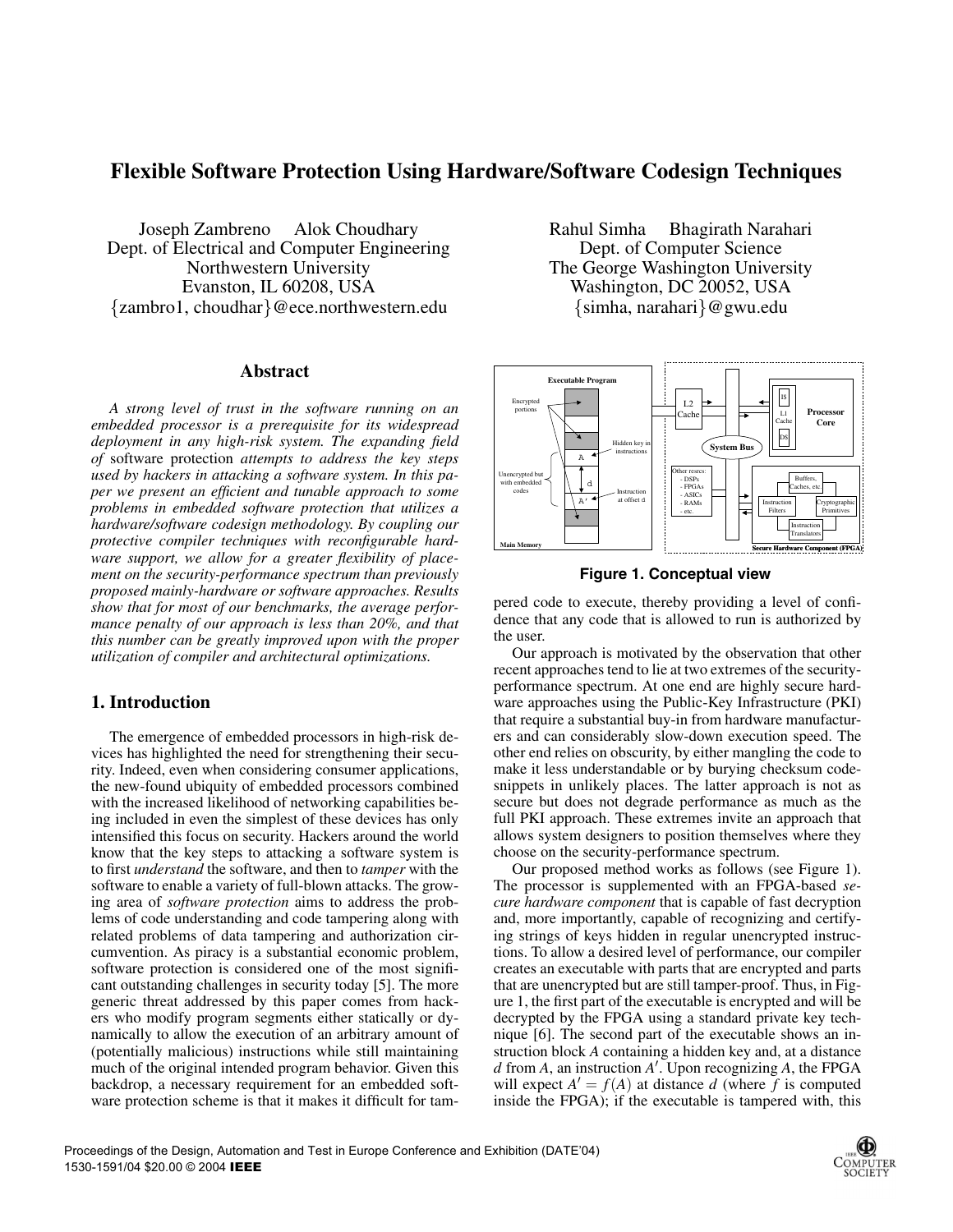match is highly unlikely to occur and the FPGA will halt the processor. The programmability of the FPGA together with the compiler's ability to extract program structure and transform intermediate code provides the broad range of parameters to explore security-performance tradeoffs.

We believe this approach has the following advantages: (1) the compiler's knowledge of program structure, its execution profile, and the programmability of the FPGA allow for tuning of the security and performance of individual applications; (2) the approach is complementary to several software-based code checking techniques proposed recently [3, 4, 8]; (3) the use of FPGAs minimizes additional hardware design and is applicable to a large number of commercial processor platforms; (4) our processor/FPGA architecture is well-suited for future designs that utilize System-on-Chip (SoC) technology. Results demonstrate that our framework can be the successful basis for the development of embedded applications that meet a wide range of security and performance requirements.

The remainder of this paper is organized as follows. In Section 2, we provide an overview of some of the more recent research in the field of software security. Section 3 goes into more detail about our codesign approach, explaining how a compiler can be modified to generate custom hardware and software descriptions that together can improve the overall system software security. In Section 4 we examine the performance implications of our approach, and we investigate the benefits of some hardware and software optimizations that can be applied within our experimental framework. Finally, in Section 5 we present our conclusions alongside a discussion of future optimizations and analysis techniques that are currently in development.

### **2. Related work**

Most other approaches to the general problem of software protection tend to focus on mainly-hardware or mainly-software solutions. *Secure coprocessors* are computational devices that can be trusted to execute their software in a trusted manner by running programs directly in an encrypted form. A number of secure coprocessing solutions have been designed and proposed, including systems such as IBM's Abyss [13] and *µ*Abyss systems [12]. In [9] an architecture is proposed for tamper resistant software and a hardware implementation is provided, based on an execute-only memory (XOM) that allows instructions stored in memory to be executed but not manipulated. This type of approaches, while extremely secure, can greatly impact processor performance. Two key factors differentiate our work from the XOM approach. One distinction is that our architecture requires no changes to the processor itself. Also, our choice of reconfigurable hardware permits a wide range of optimizations that can shape the system security and resultant performance on a per-application basis. *Smart cards*, which can store sensitive computations and data with little or no direct user I/O, can also be viewed as a type of secure coprocessing [7, 11]. As noted in [3], a limitation of smart cards is that they can only be used to protect small fragments of code and data.





**Figure 2. An illustrative example**

*fuscation*, whereby code is deliberately mangled while maintaining correctness to make understanding difficult [4]. Obfuscating approaches range from simple encoding of constants to more complex methods that rearrange or transform code. In [3], the authors propose the concept of *guards*, pieces of executable code that typically perform checksums to protect against tampering. Similar dynamic self-checking techniques for improving tamper resistance are proposed in [8] and [1]. These techniques strongly rely on the security of the checksum computation itself; if these instructions are discovered by the attacker, they can be easily disabled. In many system architectures it is relatively easy to build an automated tool to reveal such softwarebased protective schemes. Our approach is complementary to many of these techniques, as the checking computations can themselves be strengthened by our HW/SW infrastructure.

#### **3. Our approach**

### **3.1. An illustrative example**

Consider a sample program as depicted on the left in Figure 2 and focus on the instruction stream. Initially, for illustration, we will not consider the complexity introduced by loops. The sequence of instructions comprising the instruction stream has instructions that use registers. We will extract one register in each register-based instruction. Then, the sequence of registers so used in the instruction stream is called the *register stream*.

In the example, part of the register stream shown is:  $R_1$ ,  $R_2, R_2, R_1, R_1, R_2$ . The key observation is that this register stream is determined by the register allocation module of the compiler. In the FPGA hardware, the register stream is extracted from the instruction stream. In addition, the FPGA also extracts the opcode stream.

The example shows how  $R_1$  encodes 0 and  $R_2$  encodes **1** and therefore this particular sequence of registers corresponds to the code **011001**. A binary translation component in the FPGA simply flips the bits (various transformations are possible) in the register code to result in the key: **1 00110**. The key is then compared against a cryptographic function of the opcode stream. In the example above, an instruction filter module picks out an instruction following the register sequence (at distance *d*, as in Figure 1) and then compares (the function *f* in Figure 1) the key to the opcode. If a match occurs, the program segment is considered valid.

The example illustrates the main ideas:

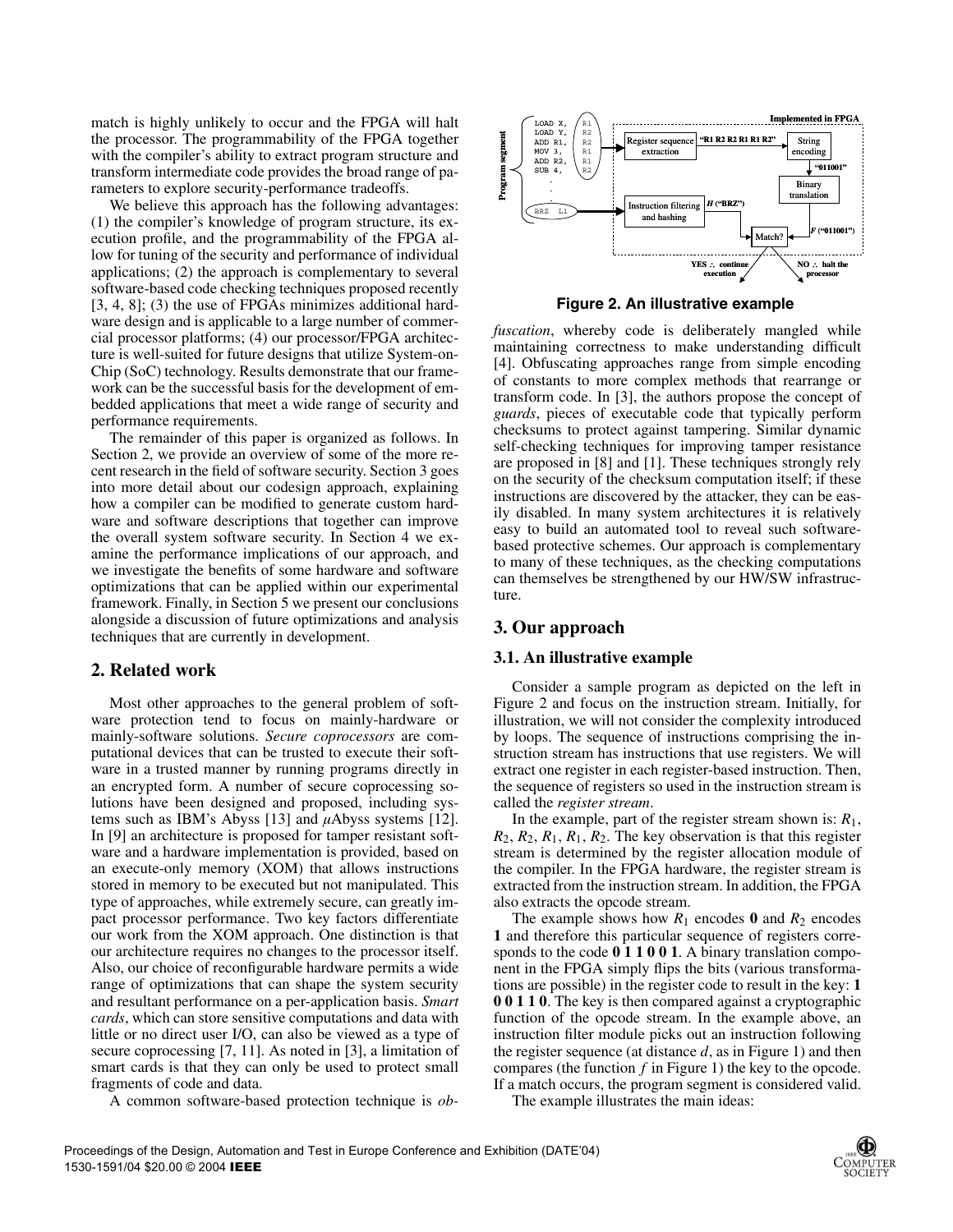- The compiler performs instruction filtering to decide which instructions in the opcode stream will be used for comparisons.
- The compiler uses the flexibility of register allocation to bury a code sequence in the register stream.
- The FPGA is programmed with an application-specific configuration which would include some knowledge of the overlying code structure.
- Upon execution, the instruction stream is piped through the secure FPGA component.
- The FPGA then extracts both the filtered opcodes and the register sequences for comparisons.
- If a violation is detected, the FPGA halts the processor.

If the sequence of instructions has been tampered with, there is a very high probability that the register sequence will be destroyed or that the opcode filtering will pick out a different instruction. For example, if the filtering mechanism picks out the sixth opcode following a register sequence, any insertion or deletion of opcodes would result in a failure.

#### **3.2. General approach**

For our general approach we consider that, since register allocation is done by the compiler, there is considerable freedom in selecting registers to allow for any code to be passed to the FPGA. The registers need not be used in contiguous instructions since it is only the sequence that matters. Note that other approaches could use instruction opcodes, immediate constants, or data addresses. However, because of its ease of use, and because of the independence of register allocation from the rest of compilation, using register sequences for our purpose makes the most intuitive sense. It is important to mention, that when examining a block of instructions to be protected using our scheme, it will often be the case that the compiler will lack a sufficient number of register-based instructions to perform the custom encoding. In this case, additional instructions which contain the desired sequence values but which otherwise do not affect processor state will need to be inserted by the compiler. This caveat comes with it a performance penalty which we examine in Section 4.1.

The register sequence can be used to encode several different items. For example, an authorization command can be inserted, after which other codes may be passed to the secure component. This technique can also be used to achieve obfuscation by using a secret register-to-register mapping in the FPGA. Thus, if the FPGA sees the sequence  $(R_1, R_2, R_1)$ , this can be interpreted by the FPGA as an intention to actually use  $R_3$ . In this manner, the actual programmer intentions can be hidden through using a mapping customized to a particular processor. The complexity of the transformation can range from simple (no translation) to complex (private-key based translation). Such flexibility brings with it tradeoffs in hardware costs in terms of delay and performance.

It is important to again note that our approach can complement other techniques. Both code obfuscation and checksum-based protection schemes can be used alongside our approach. Clearly, the register allocation can be done



**Figure 3. Compilation framework**

independent of the program restructuring techniques typically used in obfuscation [4]. Similarly, our approach can be used with software checksum computations by ensuring that the checksum computation is itself secure, by preventing routing around the computation and interfering with the computation itself.

Finally, the strength of our approach is tunable in several ways. The key length and the mapping space can be increased, but at a computational cost. Furthermore, an optional secret key can be used to make *f* a cryptographic hash [2] for increased security. Similarly, by only using register codes that are examined by the FPGA, a lower level of security is provided, but the executable is left compatible with processors that do not contain the FPGA component. Most importantly, the computations performed in the FPGA are very efficient: there are counters, bit-registers and comparators. All of these operations can be performed within a few instruction cycles of a typical CPU.

# **4. Experimental analysis**

As previously mentioned, in the course of allocating registers to form key sequences, the compiler will often need to insert instructions into the executable. As the desired sequence length is increased this will consequently have a negative impact on performance. Also, for our scheme to work properly, the coarsest granularity of instructions that can encompass a single sequence is a program's basic block, defined as a sub-sequence of instructions that contains only one entry point and one exit point [10]. This is due to the fact that if register sequences were allowed to span basic blocks, the FPGA would have no guarantee that each instruction in a specific register sequence would be fetched exactly once per validation. Consequently, by varying both the register sequence length and the percentage of basic blocks that are encoded using our technique, we can evaluate the security/performance tradeoffs inherent in our approach.

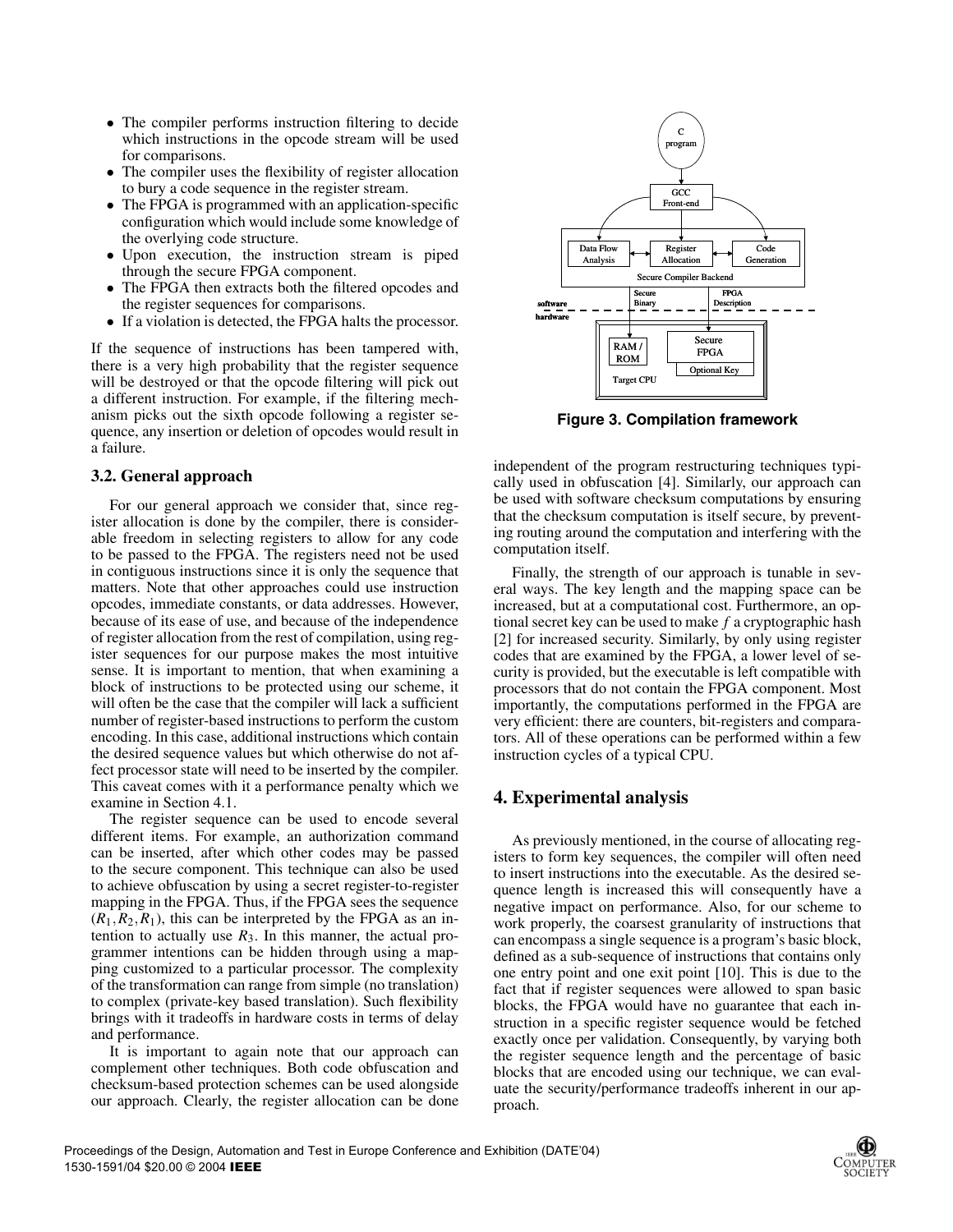| <b>Benchmark</b> | Source      | Code Size | # Instrs |
|------------------|-------------|-----------|----------|
| adpcm            | MediaBench  | 8.0 KB    | 1.23M    |
| g721             | MediaBench  | 37.9 KB   | 8.67M    |
| arm fir          | ARM AppsLib | 44.0 KB   | .301M    |
| susan            | MiBench     | 66.4 KB   | 2.22M    |
| dijkstra         | MiBench     | 42.5 KB   | 7.77M    |
|                  | MiBench     | 69.2 KB   | 4.27M    |

| Table 1. Selected benchmarks. |  |
|-------------------------------|--|
| 4.1. Initial evaluation       |  |

Figure 3 shows our current compilation framework. Using a modified version of the gcc compiler targeting the ARM instruction set, we implemented our register encoding schemes into the data-flow analysis, register allocation, and code generation phases of the gcc back-end. The output of our compiler is  $(1)$  – the encrypted application binary and  $(2)$  – a description file for the secure FPGA component. We developed a custom hardware/software cosimulator in order to obtain performance results for our experiments. Our cycle-accurate simulator connects a commercial ARM core simulator to a commercial HDL simulator over a shared socket interface.

In order to test the effectiveness of our approach, we adapted a diverse set of benchmarks from a variety of embedded benchmark suites. These benchmarks are representative of the tasks that would be required of embedded processors used in multimedia and/or networking systems. More details can be found in Table 1.

For our initial experiments, we configured our simulator to model an ARM9TDMI core which contains sixteen, 32 bit general purpose registers. The ARM core is configured to operate at 200MHz and is combined with separate 8KB instruction and data caches. Setting the memory bus clock rate to be 66.7MHz, our cache miss latency before considering the FPGA access time is 150ns (∼30 CPU cycles). This configuration is similar to that of the ARM920T processor. Our default FPGA model runs at a clock speed identical to that of the ARM core and requires an extra 3-5 cycles to process and decode an instruction memory access. Using our customized HW/SW cosimulator we first explored the effects of our approach on performance and resultant security by analyzing two main metrics: (1) the desired length of the register sequence; and (2) the selection criteria for inserting a sequence inside a suitable basic block.

Using our six benchmarks we simulated the effect of increasing the encoded register sequence length on the overall system performance when approximately 25% of the eligible basic blocks of each benchmark are secured using a random-selection algorithm. The results, as shown in Figure 4, are normalized to the performance of the unmodified case. As can be seen in the figure, these initial results demonstrate the potential security/performance tradeoffs inherent in our approach. Overall, for most of the benchmarks the performance is within 80% of the base case (no tamper proofing) when considering sequence lengths up to 16. However, when considering our most secure case (when the sequence length is 32), two of our benchmarks suffer a performance penalty of over 25%. This decreased performance is due to the fact that (1) the inserted instructions require



**Figure 4. Performance as a function of the register sequence length, normalized to the performance of the unmodified benchmarks.**

extra cycles for their execution and that (2) the increased code size can lead to more instruction cache misses. This partially explains why our two largest benchmarks, *susan* and *fft*, performed the best of the set.

In Figure 5 we now consider the case where our register sequence length is kept at a constant value of 8, and the effect of the aggressiveness of our random basic block selection technique is examined. As we allow for a greater number of basic blocks to be encoded, we see that there is a limit to the performance of the resulting code. For the majority of our benchmarks, the performance in even the most secure case is within 75% of the base case. However it is to be noted that for our two smallest benchmarks (*adpcm* and *g721*), selecting more than 50% of the eligible basic blocks can have a drastic effect on performance. These results show that if it is possible for our compiler to select the right basic blocks to be encoded with an appropriate sequence length value, we will be able to keep our performance at an acceptable level while still increasing security.

# **4.2. Intelligent basic block selection**

In many cases, it would make sense for the application developer to select the basic blocks to apply the register code insertion technique on an individual basis. Appropriate targets for such a selection approach would be those that are most likely to be attacked; some examples are basic blocks that verify for serial numbers or that check to see if a piece software is running from its original CD. However, it may also be useful to cover a greater percentage of the entire executable with such a technique, as doing so would both increase the confidence that no block could be altered and would hinder the static analysis of the vital protected areas. To do this in a smarter fashion than the random selection approach of the previous section, it is necessary to first identify the root causes of the increase in total execution time.

Assuming a constant FPGA access latency, note that the key source of performance degradation are the additional instructions that may need to be added to form register sequences of the desired length. Given a basic block *i* of length  $l_{bblock}^i$  and a requested sequence length of  $l_{key}$  regis-

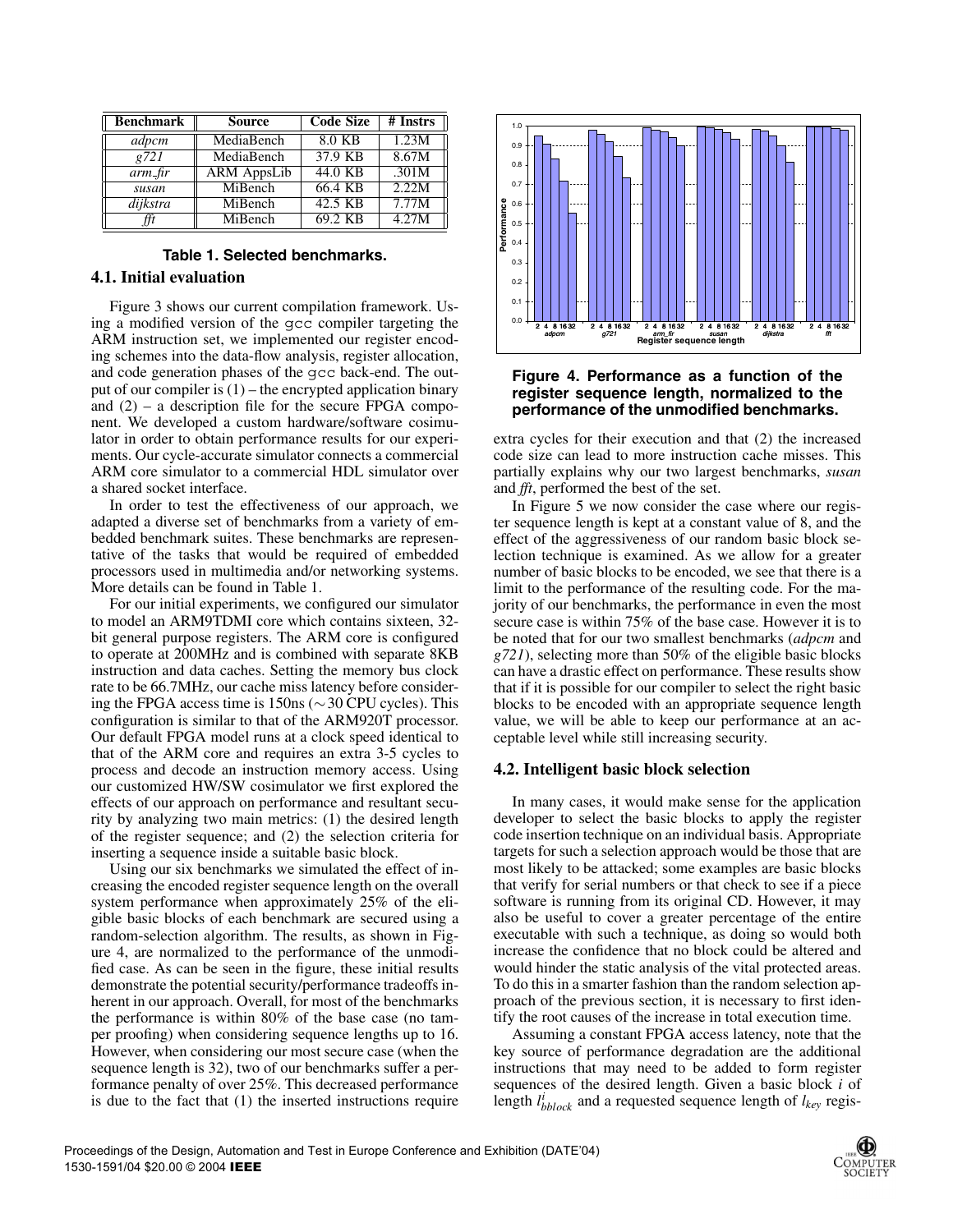

#### **Figure 5. Performance as a function of the rate of encoding basic blocks, normalized to the performance of the unmodified benchmarks.**

ters, the transformed basic block length can be written as:

$$
l_{bblock}^{i'} = l_{bblock}^{i} + \alpha^{i} \cdot l_{key}, \qquad (1)
$$

where  $\alpha^{i} \in [0,1]$  is the percentage of requested sequence length that cannot be encapsulated using register allocation. For example, for a register sequence length of 8, a basic block that can hide 6 of the needed key values in its original instructions would have an  $\alpha^i$  value of 0.25, meaning that 2 additional instructions would need to be inserted to complete the sequence.

The number of extra pipeline cycles required by the execution of the inserted instructions is highly dependent on the loop structure of the original basic blocks. Consequently special consideration should be given to high-incidence blocks (i.e. blocks that are deeply nested in loops). Assuming that each basic block  $i$  is executed  $n_{iters}^i$  due to its containing loop structure, the total delay due to the execution of *i* can be estimated as:

$$
t_{delay}^i = n_{iters}^i \cdot l_{bblock}^i \cdot CPI^i , \qquad (2)
$$

where *CPI<sup>i</sup>* is the average number of cycles per instruction required of the instructions in basic block *i*. If basic block *i* is selected for encoding using the register sequence technique, the new total execution time can be estimated as:

$$
t_{delay}^{i'} = n_{iters}^{i} \cdot (l_{block}^{i} + \alpha^{i} \cdot l_{key}) \cdot CPI^{i'}.
$$
 (3)

This equation shows that an obvious approach in selecting basic blocks for encoding is to sort by increasing number of iterations. In practice, however, there will be several blocks in an application that will not be fetched at all during normal program execution. Applying dead code elimination will not necessarily remove these blocks, as they are quite often used for error handling or other functionality that is rarely needed but still vital. For this reason the blocks where  $n_{iters}^i = 0$  are placed at the end of the ordered list of eligible basic blocks. Also, it will be very likely that ties will exist between different basic blocks with the same  $n_{iters}^i$  value. A suitable heuristic to sort these sets of blocks can be developed by considering that a basic block with a larger  $l_{bblock}^i$  value will have a relatively smaller number of



**Figure 6. Performance improvements for iteration-based block selection optimization, relative to the randomly selected default.**

additional instruction cache misses after a register sequence encoding when compared with other blocks with the same  $n_{iters}^i$  value but with a shorter original block length. For this reason blocks can be effectively sorted first by non-zero increasing  $n_{iters}^i$  values and then by decreasing  $l_{bblock}^i$  values.

To estimate the number of iterations for the basic blocks in the selected benchmarks, profiling runs were performed that fed back the individual loop counts to the basic block selection module of the compiler. As this approach can potentially lead to a significant increase in compile time, the profiling experiments were ran using smaller input sets for the benchmarks, with the goal of not letting profiling information increase the compiler run-time more than 6 times. This increase is acceptable. Embedded systems can tolerate much larger compilation times than their general-purpose counterparts since the resulting programs are used so many times without further compilation.

Figure 6 shows the general trends seen when the tests of the previous section are re-run with the iteration-based block selection policy. These results show that by initially selecting blocks with low iteration counts, the large performance degradations can be delayed until only the highest level of security is required. As can be seen from the figure, the performance gains due to intelligent basic block selection are as large as 80% in one case (*g721*), averages between 5-20% for the majority of the benchmarks, and is negligible for the *fft* benchmark. The reason the *g721* benchmark performs so well is that the code size is relatively small, and that an overwhelming percentage of the total run-time is concentrated in a just a few basic blocks.

#### **4.3. FPGA-based instruction caching**

Given the reconfigurable nature of FPGAs, it is interesting to explore architectural optimizations that could be implemented to improve performance, while still maintaining a desirable level of security. In this section we investigate using the FPGA as a program-specific secondary level of instruction cache. As an example, consider a configuration where the FPGA caches only the instructions that are fetched inside selected basic blocks. After the entire block is validated, this smaller cache can then return the instruction values for future requests without requiring an expensive access to main memory or any other cycles spent in decod-